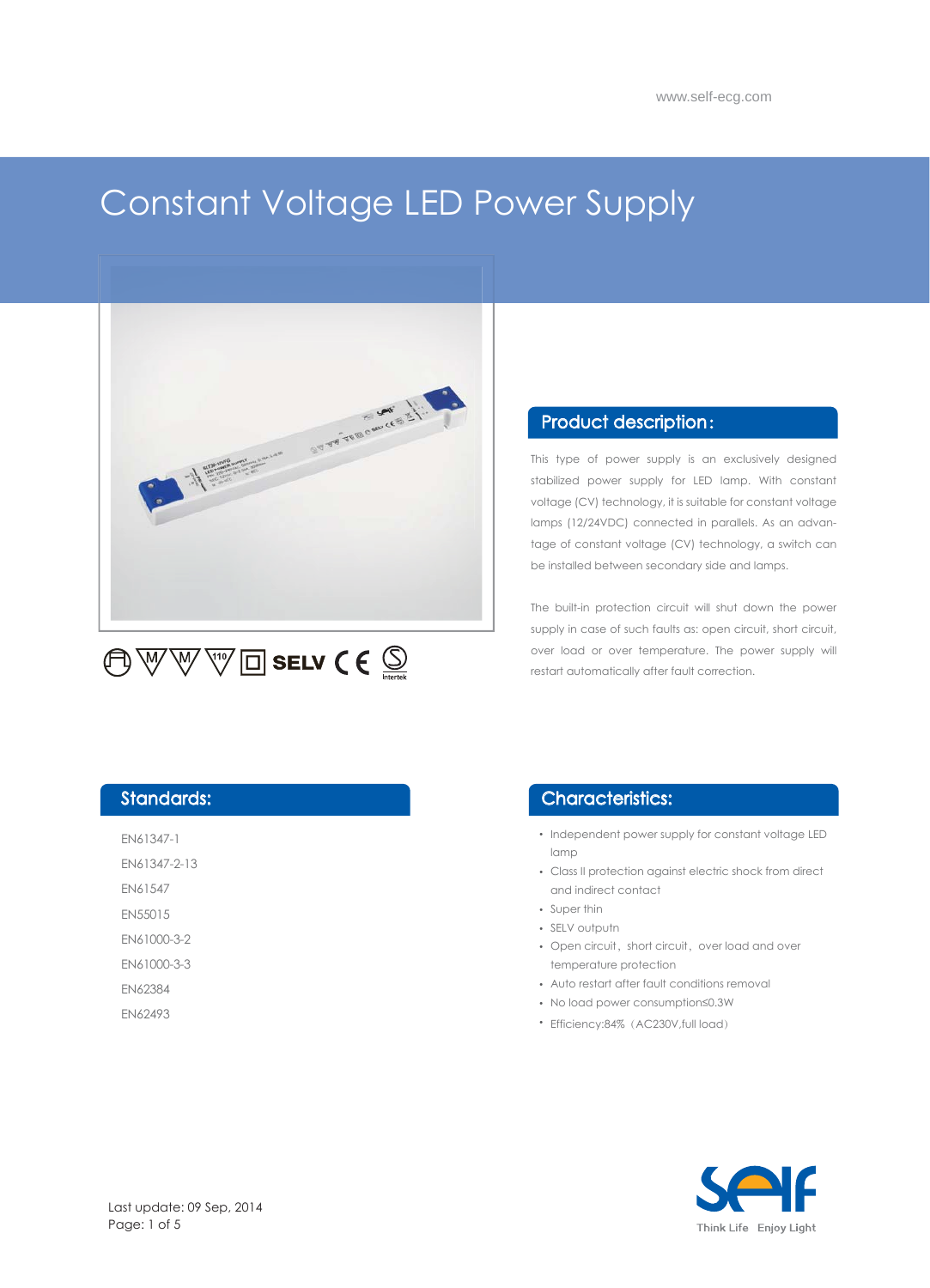# Specifications:

| Model               |                                                                                                                                                                                                                                                                                                                                                                                                                                                                                                                                                                                                                                                                                                                                           | <b>SLT30-12VFG</b>    | <b>SLT30-24VFG</b> |
|---------------------|-------------------------------------------------------------------------------------------------------------------------------------------------------------------------------------------------------------------------------------------------------------------------------------------------------------------------------------------------------------------------------------------------------------------------------------------------------------------------------------------------------------------------------------------------------------------------------------------------------------------------------------------------------------------------------------------------------------------------------------------|-----------------------|--------------------|
| Output              | turn on time(S)                                                                                                                                                                                                                                                                                                                                                                                                                                                                                                                                                                                                                                                                                                                           | $≤0.5$                | $\leq 0.5$         |
|                     | output power(W)                                                                                                                                                                                                                                                                                                                                                                                                                                                                                                                                                                                                                                                                                                                           | 30                    | 30                 |
|                     | output votage(V)                                                                                                                                                                                                                                                                                                                                                                                                                                                                                                                                                                                                                                                                                                                          | 12                    | 24                 |
|                     | output voltage tolerance <sup>O</sup>                                                                                                                                                                                                                                                                                                                                                                                                                                                                                                                                                                                                                                                                                                     | $+/-5%$               | $+/-5%$            |
|                     | ripple voltage(mV)                                                                                                                                                                                                                                                                                                                                                                                                                                                                                                                                                                                                                                                                                                                        | 90(Vp-p)              | $100(Vp-p)$        |
|                     | working current range(A)                                                                                                                                                                                                                                                                                                                                                                                                                                                                                                                                                                                                                                                                                                                  | $0 - 2.5$             | $0 - 1.25$         |
|                     | dimming interface                                                                                                                                                                                                                                                                                                                                                                                                                                                                                                                                                                                                                                                                                                                         | <b>No</b>             |                    |
|                     | dimming range                                                                                                                                                                                                                                                                                                                                                                                                                                                                                                                                                                                                                                                                                                                             | n/a                   |                    |
| Input               | rated supply voltage(Vac)                                                                                                                                                                                                                                                                                                                                                                                                                                                                                                                                                                                                                                                                                                                 | 220-240               | 220-240            |
|                     | voltage range(Vac)                                                                                                                                                                                                                                                                                                                                                                                                                                                                                                                                                                                                                                                                                                                        | 198-264               | 198-264            |
|                     | line frequency(Hz)                                                                                                                                                                                                                                                                                                                                                                                                                                                                                                                                                                                                                                                                                                                        | 50/60                 | 50/60              |
|                     | input current(mA)                                                                                                                                                                                                                                                                                                                                                                                                                                                                                                                                                                                                                                                                                                                         | 160                   | 160                |
|                     | efficiency <sup>2</sup>                                                                                                                                                                                                                                                                                                                                                                                                                                                                                                                                                                                                                                                                                                                   | 83.5%                 | 84.5%              |
|                     | average efficiency <sup>®</sup>                                                                                                                                                                                                                                                                                                                                                                                                                                                                                                                                                                                                                                                                                                           | 79.5%                 | 80.0%              |
|                     | no load power consumption(W)                                                                                                                                                                                                                                                                                                                                                                                                                                                                                                                                                                                                                                                                                                              | $\leq 0.5$            | $\leq 0.5$         |
|                     | power factor <sup>2</sup>                                                                                                                                                                                                                                                                                                                                                                                                                                                                                                                                                                                                                                                                                                                 | 0.95                  | 0.95               |
|                     | inrush current(lpk)                                                                                                                                                                                                                                                                                                                                                                                                                                                                                                                                                                                                                                                                                                                       | 18A/180us             | 18A/180us          |
| Protection          | over voltage protection                                                                                                                                                                                                                                                                                                                                                                                                                                                                                                                                                                                                                                                                                                                   | <b>YES</b>            | <b>YES</b>         |
|                     | short circuit protection                                                                                                                                                                                                                                                                                                                                                                                                                                                                                                                                                                                                                                                                                                                  | <b>YES</b>            | <b>YES</b>         |
|                     | over temperature protection                                                                                                                                                                                                                                                                                                                                                                                                                                                                                                                                                                                                                                                                                                               | <b>YES</b>            | <b>YES</b>         |
|                     | automatic restart                                                                                                                                                                                                                                                                                                                                                                                                                                                                                                                                                                                                                                                                                                                         | <b>YES</b>            | <b>YES</b>         |
|                     | over load protection                                                                                                                                                                                                                                                                                                                                                                                                                                                                                                                                                                                                                                                                                                                      | <b>YES</b>            | <b>YES</b>         |
|                     | surge capacity                                                                                                                                                                                                                                                                                                                                                                                                                                                                                                                                                                                                                                                                                                                            | L-N: 500V             | L-N: 500V          |
| Ambient<br>and Life | Ta(C)                                                                                                                                                                                                                                                                                                                                                                                                                                                                                                                                                                                                                                                                                                                                     | $-2040$               | $-2040$            |
|                     | Tc max.( $C$ )                                                                                                                                                                                                                                                                                                                                                                                                                                                                                                                                                                                                                                                                                                                            | 85                    | 85                 |
|                     | Storage Temperature(C)                                                                                                                                                                                                                                                                                                                                                                                                                                                                                                                                                                                                                                                                                                                    | $-3080$               |                    |
|                     | ambient humidity range                                                                                                                                                                                                                                                                                                                                                                                                                                                                                                                                                                                                                                                                                                                    | 5%85%, Not condensing |                    |
|                     | nominal life-time(hrs)                                                                                                                                                                                                                                                                                                                                                                                                                                                                                                                                                                                                                                                                                                                    | 35'000@Tc=85C         |                    |
| Other               | weight(g)                                                                                                                                                                                                                                                                                                                                                                                                                                                                                                                                                                                                                                                                                                                                 | 135                   | 125                |
|                     | dimensions (LxWxH)(mm)                                                                                                                                                                                                                                                                                                                                                                                                                                                                                                                                                                                                                                                                                                                    | 246x30x16             |                    |
|                     | casing material                                                                                                                                                                                                                                                                                                                                                                                                                                                                                                                                                                                                                                                                                                                           | Plastic               |                    |
|                     | housing colour                                                                                                                                                                                                                                                                                                                                                                                                                                                                                                                                                                                                                                                                                                                            | White+Blue            |                    |
|                     | type of protection                                                                                                                                                                                                                                                                                                                                                                                                                                                                                                                                                                                                                                                                                                                        | <b>IP20</b>           |                    |
|                     | protection class                                                                                                                                                                                                                                                                                                                                                                                                                                                                                                                                                                                                                                                                                                                          | Class <sub>2</sub>    |                    |
| <b>Note</b>         | 1. Tolerance: includes set up tolerance, line regulation and load regulation.<br>2. Tested at full load, 230Vac. Refer to "Power Factor" and "EFFICIENT" curve graphs.<br>3. Calculate the model's average efficiency for each test voltage by testing at 100%, 75%, 50%, and 25% of<br>rated current and then computing the simple arithmetic erage of these four values.<br>4. All parameters NOT specially mentioned are measured at nominal voltage input, rated load and 25 of<br>ambient temperature.<br>5. The power supply is considered as a component that will be operated in combination with final equipment.<br>Since EMC performance will be affected by the complete installation, the final equipment manufacturers must |                       |                    |
|                     | re-qualify EMC Directive on the complete installation again.                                                                                                                                                                                                                                                                                                                                                                                                                                                                                                                                                                                                                                                                              |                       |                    |

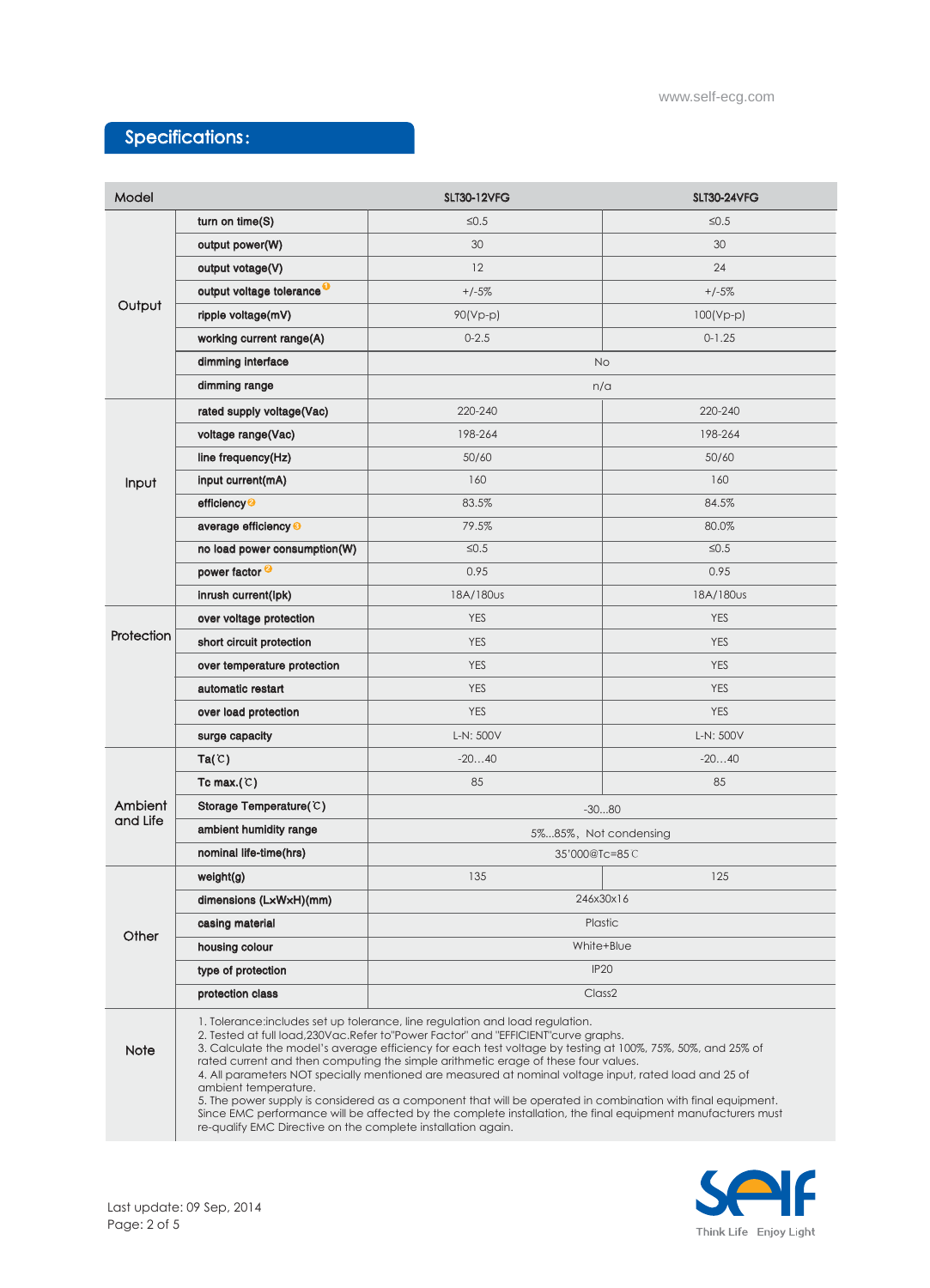# Dimensions(mm):



Wiring diagram:



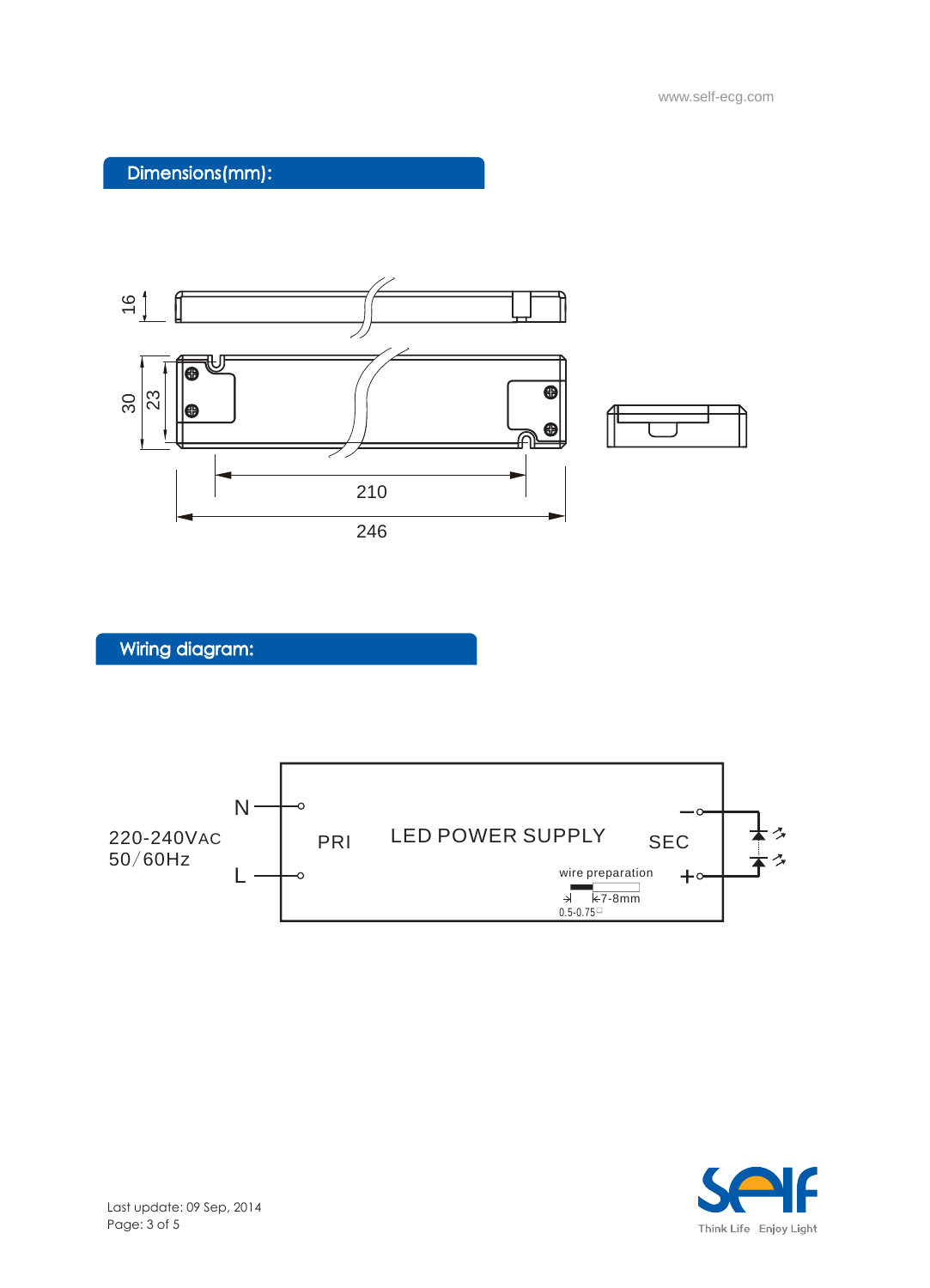### Electrical curves:





note

For constant current power supply,"LOAD" means the percentage of the maximum rated output voltage. For constant voltage power supply,"LOAD" means the percentage of the maximum rated output current.